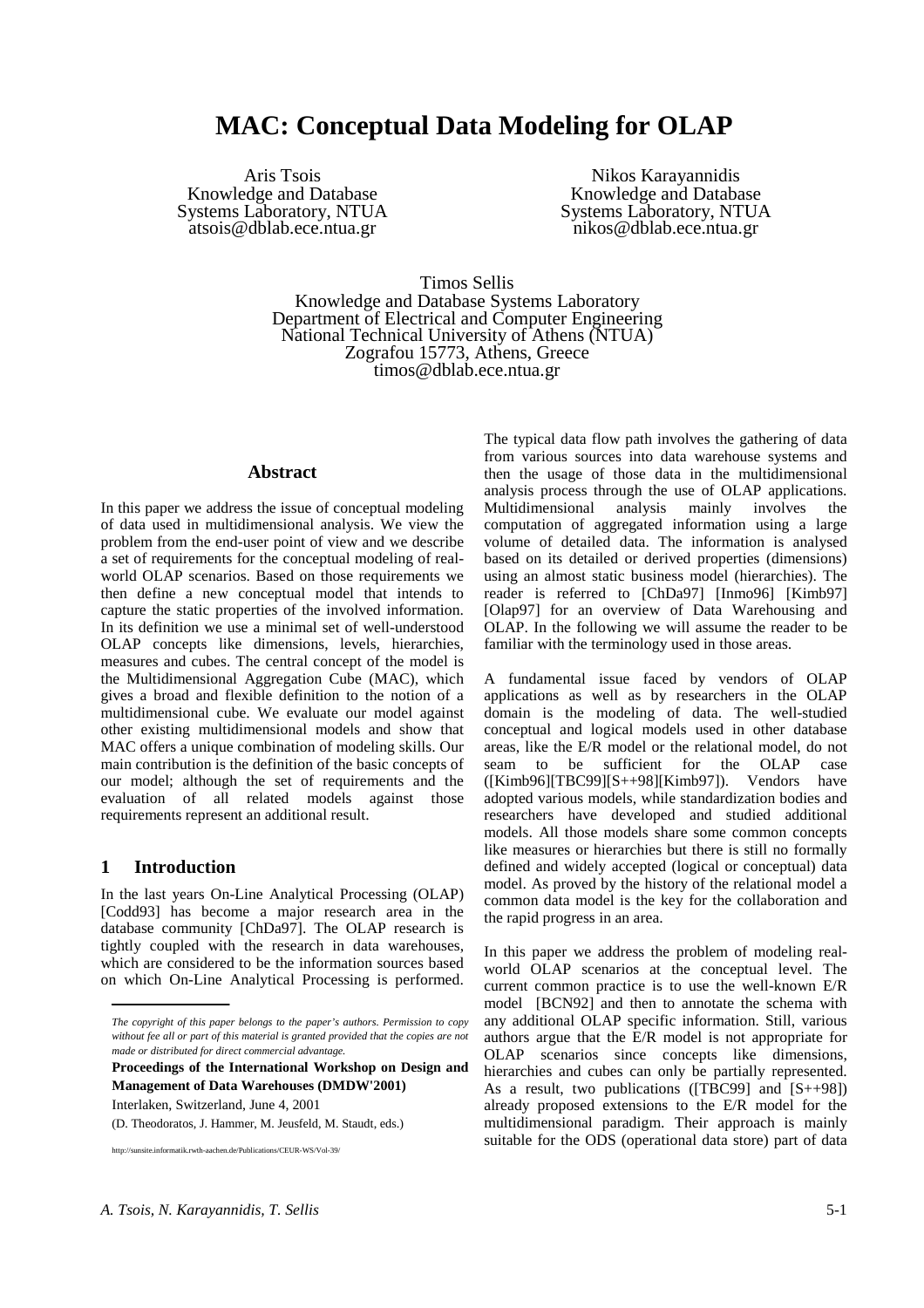warehouses as they concentrate on the representation of the source-detailed data.

In this paper we consider a slightly different approach, where the information used in multidimensional analysis is the primary target of our modeling concepts. The information used in such an analysis process is mainly aggregated data at various aggregation levels, or combination of such levels. Furthermore, the dimensions, the particular aggregation levels as well as the various hierarchies defined on dimensions represent information used during the analysis.

In order to define a useful conceptual model we first investigate a set of example queries and derive a list of modeling requirements. Based on those requirements we then define the concepts of our model and their semantics. The central concept of our model is the Multidimensional Aggregation Cube (MAC), which is equivalent to an nway relationship relating measure values to a set of dimension values. A careful definition of dimension values allows a single MAC to represent measure values of arbitrary aggregation levels. This is an essential difference with respect to the other conceptual models and can be used to simplify the schema of the various OLAP scenarios. An additional novelty of our model is the explicit modeling of analysis paths, a feature quite important for OLAP applications.

Generally speaking, the concepts used in multidimensional analysis are mapped directly to corresponding concepts of the MAC model. As a result, the proposed MAC model allows OLAP scenarios to be modeled in a natural and straightforward way. Furthermore, its abilities to model complex dimensions and hierarchies and the broad definition of cubes makes it suitable for highly complicated OLAP applications.

The remainder of this paper is structured as follows: section 2 provides a set of OLAP specific modeling requirements defined through examples. Section 3 defines the basic concepts of the proposed MAC model as well as their semantics. Section 4 provides an overview of related work and describes the results of evaluating 12 multidimensional data models published in research papers. Finally, section 5 concludes the paper and presents our future work intensions.

# **2 Requirements Through An Example**

In this section we will present a set of requirements that we believe to be of key importance for a conceptual model used in multidimensional analysis and OLAP applications. We will present those requirements through the use of an example scenario. The scenario is based on a real Data Warehousing / OLAP project in the development of which we have been involved.

Assume the following example: A chain of stores selling electrical home appliances has built a data warehouse in order to analyze its sales data. The sales data are loaded

into the data warehouse from the OLTP system. For each sales transaction the OLTP system records the following information:

- The date of the transaction.
- The cashier ID where the transaction took place.
- The ID of the products being sold.
- The customer ID.
- The sales price for each product being sold.

We assume that all the above information is somehow stored in the data warehouse. We are not going to talk about the design process of the data warehouse, neither about how data is loaded from the OLTP system since our model does not address those issues. The MAC model, which we propose, is mainly suitable for the users of the data warehouse, the persons that analyze the information through the use of an OLAP application.

As described by a plethora of OLAP papers [Mendel], the multidimensional analysis is mainly based on drill-down, roll-up, slice and dice operations that are performed on a multidimensional view of data. Measures values are selected and aggregated using various predefined dimensions, dimension levels and hierarchies. The dimension levels, the aggregation paths defined by hierarchies, the dimensions and the measures are the main concepts used in the analysis. For our example scenario assume that the analysis is performed on the sales price (price of sold items) using the hierarchies defined in Figure 1.



**Figure 1: The analysis paths** 

The paths shown in Figure 1 are grouped into four distinct dimensions. The most detailed level of each dimension corresponds to a basic property of a product's sales price as recorded by the transactions of the OLTP system. For example the customer ID is used for the Customer level of the Client dimension.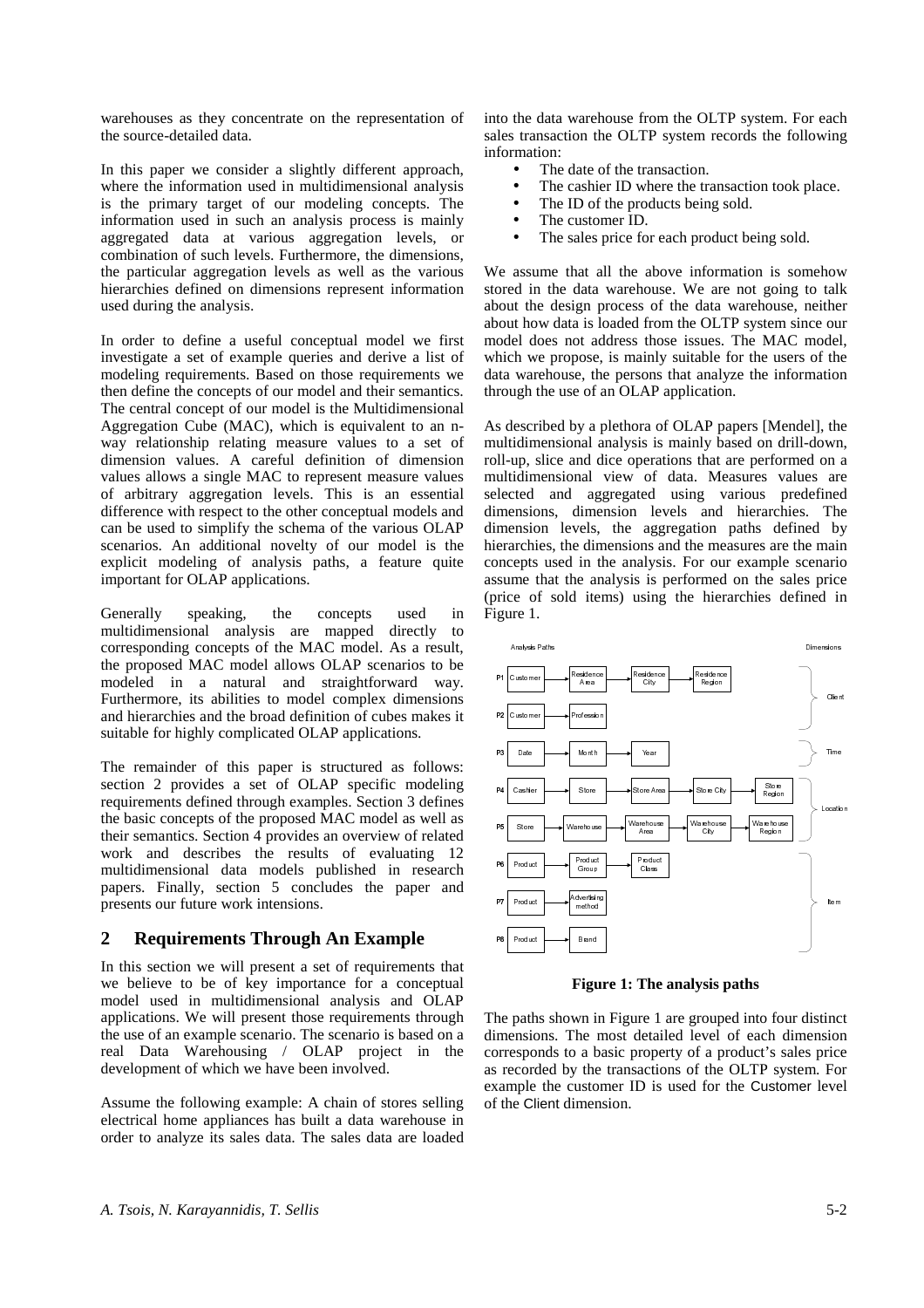Each path is constructed out of two or more levels and the grouping/classification relationships that link those levels. The paths represent sequences of valid roll-up and drilldown operations that can be performed during the analysis. For example the products can be grouped by brand using the grouping/classification relationship defined by the path P8. This relationship links each product in the Product level to some brand in the Brand level.

The designer or the OLAP application defines the schema of the dimensions and hierarchies mostly at design time but an ad-hoc query might need to define its own analysis path. The levels, the grouping/classification relationships and the paths are defined based on the needs of the analysis process.

For example, one possible analysis path is to drill-down from Warehouse Area to Store level. This drill-down operation could reveal the stores supplied by warehouses of a particular area. The designer of the OLAP application has defined this path (P5) but has decided to leave Cashier level out of this path. This decision can mean that when doing roll-up and drill-down operations on this path it is not meaningful to drill-down to the Cashier level.

From the above discussion one can realize that a conceptual data model suitable for multidimensional analysis should provide means to define:

- 1. dimension levels,
- 2. grouping/classification relationships (that link those levels) and
- 3. analysis paths.

Those first-class concepts of the multidimensional analysis must have an appropriate and straightforward representation within a conceptual model. Note that the dimension levels are in fact attributes that can characterize the measure being analyzed and the analysis paths are valid sequences of drill-down/roll-up operations.

According to the first path (P1) of our example scenario, for each customer we have the residence address in the form of area, city, and region. Assume now that for some customers the city attribute is not set (perhaps because their residence area does not belong to any city). In this case the residence area of the customer will be linked by the grouping/classification relationship directly to a residence region and not to a residence city as it happens with most of the other residence areas. Generally speaking a grouping/classification relationship may involve more than two levels since a members of a level may drill-down to members of different levels.

There are also some other aspects of the grouping/classification relationship that we found to be important. In some cases a member of a level is linked to more than one members of the next level. For example a member of the Product level will probably be linked to more than one members of the Advertising Method level

since a product can be simultaneously advertised by various methods (newspapers, TV, radio, etc.). Also, some members of a level may have no links to the more detailed level. For example we may have a member of the Store Area level that is not linked to any members of the Store level. This would mean that at the given time there is no store in that area or that the system does not know or does not want to show which stores belong to this area.

The above examples show that a natural model of grouping/classification relationships might involve n-way relationships among levels. Also those relationships might not reference all members of the involved levels.

Let us now consider four queries that the analysts could ask. The first query is:

*Q1: Give me the sum of sales for the year 2000 per*  Month*,* Product Group*,* Product Class*,* Store City *and*  Store Region*.* 

Note that the above question requires aggregation on several levels of the same path. For example it requires the sum of sales for each product group and also the sum of sales for each product class. The query result represented in a grid fashion could look like Figure 2.

|                                                                                                                                                                                                                                                                                                     |                 |                 | January 2000     |                |                |                  |   |                | Feb                                     |  |
|-----------------------------------------------------------------------------------------------------------------------------------------------------------------------------------------------------------------------------------------------------------------------------------------------------|-----------------|-----------------|------------------|----------------|----------------|------------------|---|----------------|-----------------------------------------|--|
|                                                                                                                                                                                                                                                                                                     |                 |                 |                  | Store Region 1 |                | Store Region 2   |   |                |                                         |  |
|                                                                                                                                                                                                                                                                                                     |                 |                 | City 1<br>City 2 |                |                | City 3<br>City 4 |   |                |                                         |  |
|                                                                                                                                                                                                                                                                                                     | Product Class 1 |                 | $\mathbf{1}$     | 2              | 3              | $\overline{4}$   | 5 | 9              |                                         |  |
|                                                                                                                                                                                                                                                                                                     |                 | Group 2 Group   | $\overline{4}$   | 5              | 9              | $\mathbf{1}$     | 3 | $\overline{4}$ |                                         |  |
|                                                                                                                                                                                                                                                                                                     |                 |                 | 5                | $\overline{7}$ | 12             | 5                | 8 | 13             |                                         |  |
|                                                                                                                                                                                                                                                                                                     |                 | Group 4 Group 3 | 3                | $\overline{4}$ | $\overline{7}$ | 5                | 5 | 10             |                                         |  |
|                                                                                                                                                                                                                                                                                                     | Product Class 2 |                 | $\overline{7}$   | 8              | 15             | $\overline{4}$   | 3 | $\overline{7}$ |                                         |  |
|                                                                                                                                                                                                                                                                                                     |                 |                 | 10               | 12             | 22             | 9                | 8 | 17             |                                         |  |
| Now consider the case where the analyst uses two<br>of the same dimension for the classification and gr<br>of sales data.<br>Q2: Give me the sum of sales for year 20<br>customer Profession and Residence Region.                                                                                  |                 |                 |                  |                |                |                  |   |                |                                         |  |
| The<br>Residence Region are in fact independent althoug<br>both belong to the same dimension. So, grouping o<br>of them at the same time defines a two-dimensional<br>If the two levels where related, like Store City and<br>Region are in the previous query, we would have<br>dimensional space. |                 |                 |                  |                |                |                  |   |                | two levels used for grouping, Professic |  |
| The next query shows the necessity of supporting n<br>measures defined over the same set of dimensions.                                                                                                                                                                                             |                 |                 |                  |                |                |                  |   |                |                                         |  |

#### **Figure 2: Example result for query Q1**

Now consider the case where the analyst uses two paths of the same dimension for the classification and grouping of sales data.

*Q2: Give me the sum of sales for year 2000 per customer* Profession *and* Residence Region*.* 

The two levels used for grouping, Profession and Residence Region are in fact independent although they both belong to the same dimension. So, grouping on both of them at the same time defines a two-dimensional space. If the two levels where related, like Store City and Store Region are in the previous query, we would have a onedimensional space.

The next query shows the necessity of supporting multiple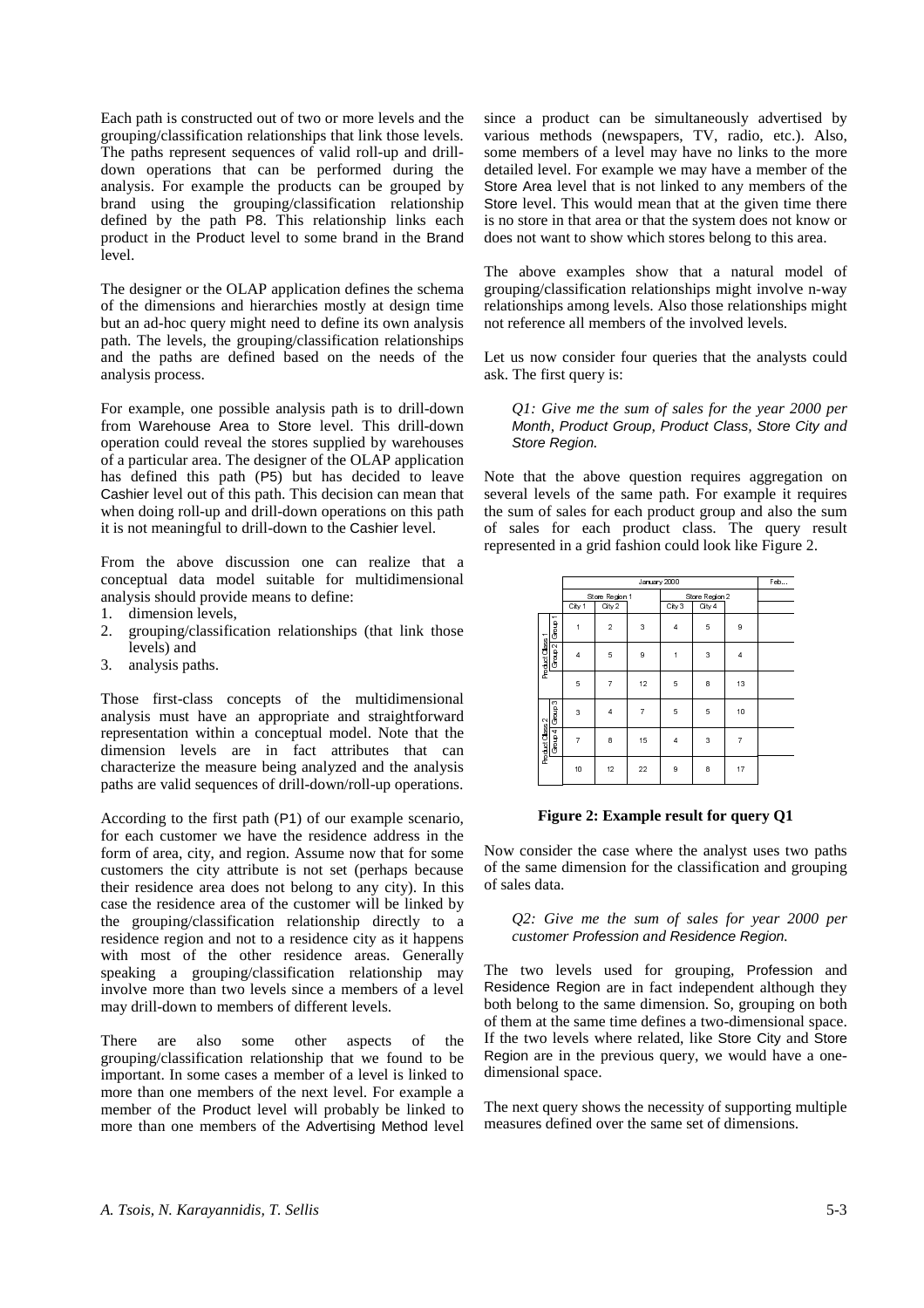*Q3: Give me the sum of sales, the maximum sale value and the number of sales per* Store *and* Month *for the year 2000.* 

In most of the cases some of the measures will be functionally dependent on other more primitive measures. Generally speaking, a set of primitive and derived measures can simultaneously be required for an analysis process. Finally, we present a query with a somehow more complicated selection condition:

*Q4: Give me the sum of sales per* Month*,* Store Area *and* Brand *selecting only the store areas that have increased their total sales for the year 2000 by more than 10 percent from the previous year.* 

This query requires calculation of the total sales value per store area for the years 2000 and 1999 and then the selection of the areas whose sum of sales value for the year 2000 greater than 110% of their sum of sales value for the year 1999. For those store areas the query requires the sum of sales calculated by Month and Brand. This is a typical query that performs selection based on aggregated data at a different level than the data required for its output.

Our experience shows that all the above queries are common OLAP queries. We believe that a conceptual model suitable for multidimensional analysis should accommodate queries like the above. This means that the structure of the query result as well as the structure of any other information involved in the query definition must be easily represented by the concepts of the model. The above requirement comes as a result of our intention of having a conceptual model that can efficiently represent all kinds of information handled by OLAP applications and not only the raw (source - detailed) data. Since we are only talking about a conceptual data model we do not require the model to represent the functional aspects (operators and functions) of the queries but we limit our requirements to the static data involved in those computations.

Based on our example queries we derive the following requirements: a good conceptual model should be able to define aggregations on arbitrary combination of levels (of different paths) even if those levels belong to the same dimension as well as aggregation on a set of levels belonging to a particular path. Furthermore, the model should allow multiple measures to be defined for a given set of dimensions and in some cases represent them in one concept, reflecting the fact that those measures are semantically linked.

## **3 The Multidimensional Aggregation Cube (MAC) Data Model**

In this section we present the Multidimensional Aggregation Cube data model. MAC is a user-centric conceptual data model that attempts to cover the requirements described in the previous section in order to

provide a highly expressive and intuitive modeling methodology for the information used in multidimensional analysis.

The MAC model uses concepts that are close to the way OLAP users perceive the information. The model tries to be expressive providing the means to model complicated real-world scenarios while using a minimal set of concepts that remain as simple as possible. The MAC model describes data as *dimension levels*, *drilling relationships*, *dimension paths*, *dimensions*, *cubes* and *attributes*.

*Dimension levels* represent classes of *dimension members*. Each dimension member represents some instance of a real-world property that an OLAP measure may have. Distinct dimension levels can be related by means of a *drilling relationship*. A drilling relationship indicates that there is a semantic relationship among the involved levels and describes how the dimension members of the children levels can be grouped into sets that correspond to dimension members of the parent level.

A set of drilling relationships can form a *dimension path*  if several structural requirements are met. A dimension path defines a meaningful composition of drilling relationships and is used to model a valid sequence of abstraction operations (drill-down/roll-up). One or more dimension paths that share common levels can form a *dimension*.

Finally, we define *multidimensional aggregation cubes* (MACs) as a relationship among the domains of one or more dimensions. A MAC can have one or more measures. Each one of those can be considered as a simple and atomic attribute of the relationship represented by the MAC. An instance of a MAC is called a *MAC cell* or simply a cell. We now give the complete definition of the above terms and provide examples on how they are used. In the following we will use the simple term *cube* to refer to a multidimensional aggregation cube

## *3.1 Dimension Levels*

A dimension level is a set of dimension members. The dimension members are the most detailed modeling concepts of our model and represent instances of realworld properties that OLAP measures may have. In our example scenario, the sale price is one measure of our multidimensional analysis. A property of this measure is the location where the sale took place – the cashier where the sale was recorded. For our example scenario we would define the dimension level Cashier in order to represent the cashiers where the sales transactions take place and each particular cashier of each store would be modeled as a dimension member of this level.

Dimension levels can have one or more attributes. A subset of those attributes always form a *key* for the dimension level. In most of the cases a single attribute acts as the key but multi-attribute keys can also exist. This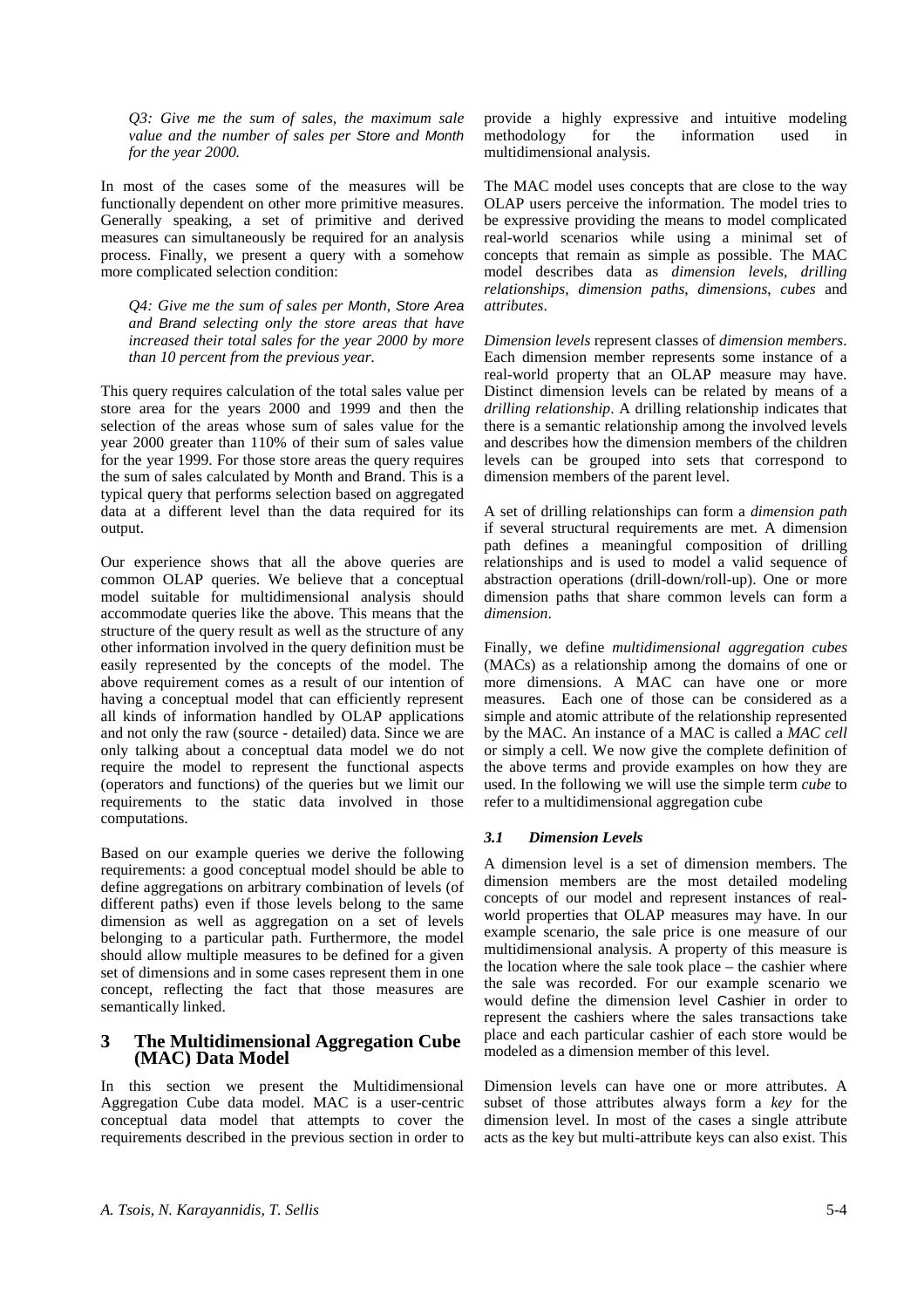is due to the set semantics of dimension levels. The set semantics guaranties that each dimension member represents a uniquely identifiable, within the level, property instance.

Our example scenario requires several dimension levels to be defined. In fact all levels shown in Figure 1 will be modeled as dimension levels of the MAC model. The attributes of each level depend on the available data and the analysis requirements. For example the Residence City level could have the attributes ID, Name and Population where the attribute ID is the key of the level, Name is the real world name of the city and Population stores an estimation for the population of the city.

## *3.2 Drilling Relationships*

A drilling relationship is a special kind of an n-way relationship that relates one dimension level (called the parent of the relationship) to N-1 dimension levels (called the children of the relationship). Formally speaking, a drilling relationship is an n-way relationship, which can relate a member of the parent level to one or more members of the children levels. This means that an instance of a drilling relationship cannot relate only members of the children levels without linking them to exactly one member of the parent level<sup>1</sup>. Furthermore, the parent dimension level of a drilling relationship cannot act as a child level of this relationship. The reasons for imposing the above restrictions will be explained next after defining the semantics of a drilling relationship.

A drilling relationship is used to represent the way in which a member of one level can be *decomposed* into members of some other level. We will explain the semantics of the drilling relationship with a very simple example: assume that a drilling relationship Store\_to\_Cashier(Store, Cashier) relates the member Store007 of the parent level Store to the members Cashier00701 and Cashier00702 of the unique child level Cashier. The semantics of this relationship is that if we have a measure value characterized by property value Cashier00701 and another, *similar* measure value, characterized by the property value Cashier00702, we can then compute (by applying the proper aggregation function) the measure value with the property Store007. The word "*similar"* in the above definition means that apart from the Cashier00701 and Cashier00702 properties, the two measure values are characterized by the same set of property values.

Based on the above semantics of a drilling relationship, one can easily see that if the parent level is also a child level then we can end up with recursive calculations for measure values. Such a situation is meaningless in OLAP applications so we require that the parent level of a drilling relationship is always different from the children level(s). It can be proved that this requirement does not restrict the modeling power but can only affect the way dimension members are grouped into dimension levels.

Unlike dimension levels the drilling relationships cannot have attributes. This is due to the simple *decomposition* semantics of the drilling relationships. Drilling relationships should not be used to represent general relationships among dimension members and so attributes are not allowed.

In our example scenario we would have a simple drilling relationship linking the level Cashier to the level Store. The Store level would be the parent level of the relationship and the level Cashier would be the only child level. Each member of the Store level would be related to one or more members of the Cashier level indicating the cashiers of each store.

A more complicated example is the relationship among the levels Residence Region, Residence City and Residence Area. The level Residence Region contains as members all the geographical regions of interest. The level Residence City contains all the cities of those regions and the level Residence Area contains individual geographical areas in which cities and regions can be decomposed. Obviously the cities do not cover all the areas of the regions so some areas can only be linked directly to regions. In order to represent the above situation we define two drilling relationships. The first one has the Residence Region as the parent level and the Residence City and Residence Area as child levels. This relationship links to each region the appropriate cities and areas. The second drilling relationship has Residence City as parent level and Residence Area as child level and represents the decomposition of cities into areas.

One can argue that drilling relationships could always be simpler and have only one child. In the above example, dummy cities could be used for grouping areas that are not within a real city. Still, if the cities where not directly related to areas but rather several levels existed among the Residence City and Residence Areas then we would need dummy members on each intermediate level. We believe that such a modeling solution is semantically wrong since we use dummy members that do not correspond to the real world. Furthermore, such a solution would result into unnatural and complicated drill-down operations.

# *3.3 Dimension Paths*

A dimension path is a set of drilling relationships used to model a meaningful sequence of drill-down operations. In its simple form, a dimension path is a sequence of drilling relationships each having only one child level. In this chain each child level of a drilling relationship is also the parent level of the next drilling relationship, except for the last one. The child level of the last drilling relationship is called the *detailed level* [Vass98] of the dimension path.

<sup>&</sup>lt;sup>1</sup> Note that we do not require the relationship to be strict. Two parent-level members can be related to the same child-level member.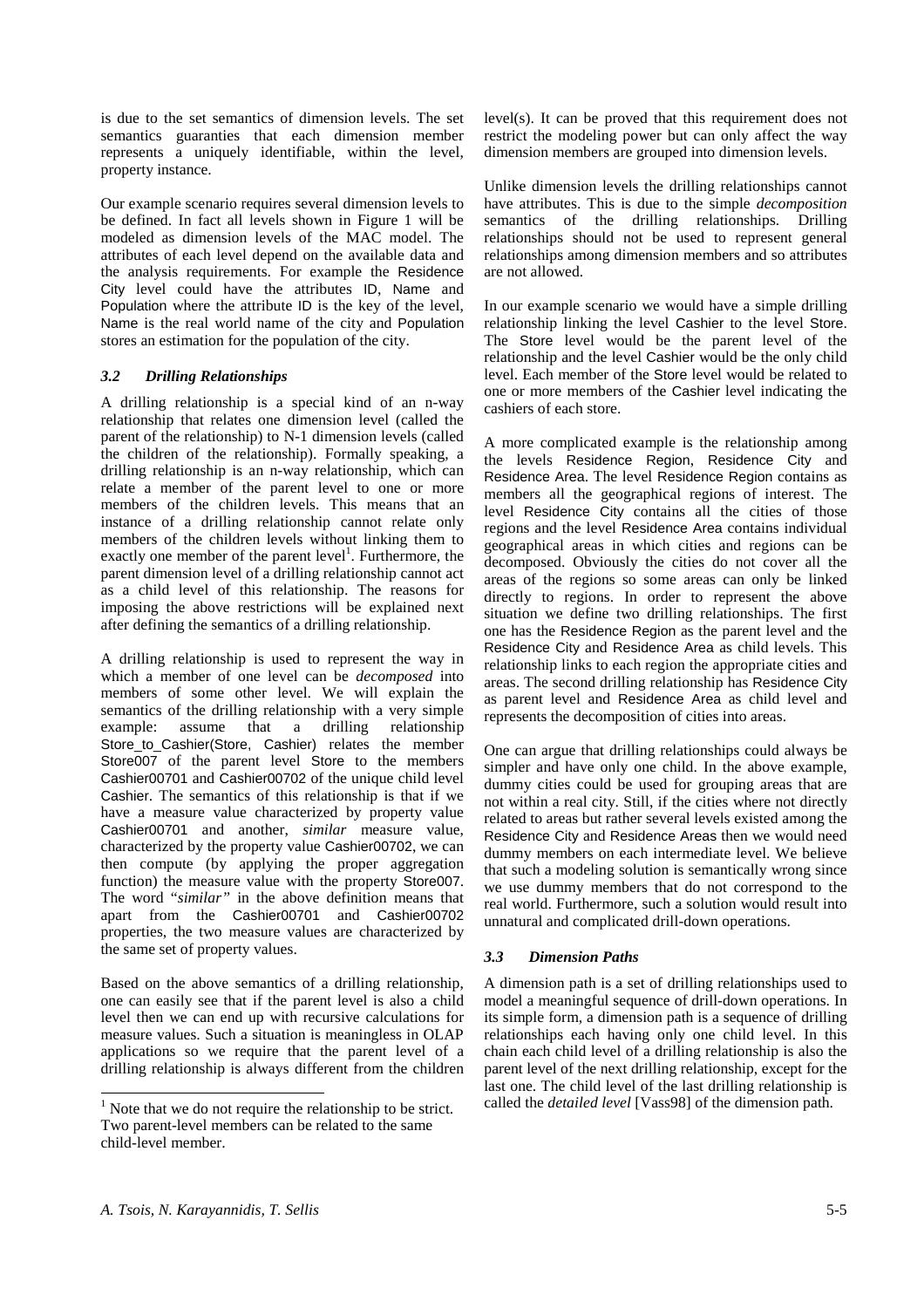The dimension paths are defined in order to model the paths on which the multidimensional analysis is usually performed. In the field of multidimensional analysis the drill-down and roll-up operations follow pre-designated paths rather than individual drilling relationships. This means that even if a level is a parent of multiple drilling relationships the drill-down operation will be performed based on only one of these relationships – the one that belongs to the dimension path on which the analysis is currently performed.

In order to formally define a dimension path we will first define what is the graph of a set of drilling relationships. Given a set **P** of drilling relationships, the graph of **P** is a directed graph with the following properties:

- Each node of the graph represents a level referenced by some member of **P**. Even if a level is referenced by many drilling relationships, as parent or child level, the graph will contain only one node that represents that particular dimension level.
- For each drilling relationship in **P** and for each child level of this relationship, the graph contains a directed edge from the parent of the drilling relationship to the child level.

We formally define a dimension path to be a non-empty set **P** of drilling relationships that have the following properties:

- 1. In the graph of **P** exactly one node has no incoming edges.
- 2. The graph of **P** has no circles it is a DAG.
- 3. There are no two drilling relationships in **P** having the same parent level.

The first of the above properties requires that paths always have a unique detailed level. This is required in order to guaranty the aggregation semantics of paths. The detailed level of a path is considered to correspond to the source of information. Based on this detailed data all other aggregation levels can be computed. In other words, through the composition of drilling relationships of a path each member of any level (of this path) is finally linked to a uniquely identifiable set of detailed level members [CaTo98].

Note that, based on the above definition; a dimension path has no build-in support for aggregating all members of its detailed level although this is a very common operation in the multidimensional analysis. For example, our first example query requires aggregation for all customers and our second example query requires aggregation for all products. In order to achieve such an aggregation within a path, a special dimension level (usually called ALL  $[G++96]$ ) containing a unique member (called all) must be defined. Furthermore, an artificial drilling relationship that will *complete the link* of all detailed level members to the unique member of the ALL level must also be defined. "*Complete the link"* means that either the members of the detailed level are directly related to the all member or indirectly related to it through a sequence of drilling relationships defined by the path. The ALL level is related to the highest available level of the path and not directly to the detailed level.

For our example scenario we need to define several paths. In fact, each path described in Figure 1 will also be a dimension path of the MAC model. To almost each path of Figure 1 we would add the special dimension level ALL. Only for the path P7 we would not add the ALL level since it is not meaningful to aggregate the members of the advertising method. Recall that a product may be related to more than one advertising method. Figure 3 gives a graphical representation of the dimension levels, drilling relationships and dimension paths for the dimensions Item and Location of our example scenario.



**Figure 3: The dimensions Item and Location** 

## *3.4 Dimensions*

A dimension is a concept used to define meaningful groups of dimension paths. This grouping is essential in order to model the semantic relationships that exist among the various paths and allows powerful OLAP modeling, as we will show in our examples to follow.

The dimensions are complex concepts used in our model to represent the various properties of measures as well as assist the process of multidimensional analysis. With their complex structure, the dimensions can be considered to classify properties into various levels, define the relationship among properties of different levels and describe meaningful drilling paths.

Formally speaking, a dimension is a non-empty set of paths. If a dimension contains more than one path then each path must have at least one common level with at least one other path of the dimension. The common levels must be assigned the same meaning in the various paths where they appear. For example, if we replace in our example both Residence City and Store City levels with a general City level then the paths P1 and P4 end up having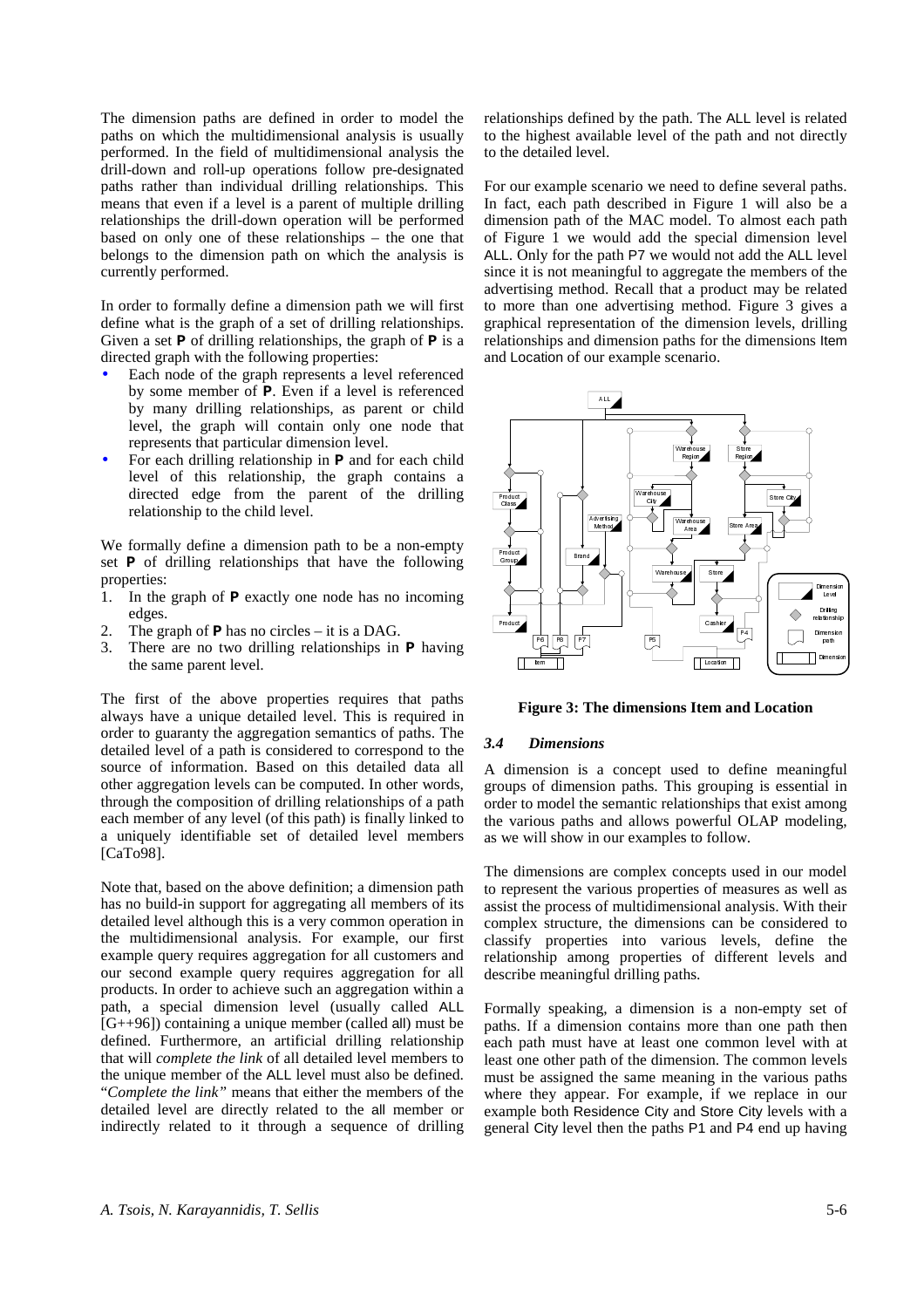a common level. Those two paths, although they share a common level, cannot be combined into a dimension because they assign different meaning to their common level. The City level in P1 would represent the residence cities of customers while in P4 it would represent the cities in which stores are located.

The reason for grouping dimension paths into dimensions is the semantic relationship that usually exists among various paths. For example, consider the paths P4 and P5 of Figure 3. Both the above paths characterize the sales measures from the store point of view. For both paths, the level Store is used to represent the stores where the sales are recorded so it is meaninful to group these two paths and view them as one Location dimension of the sales measure. Generally speaking we can say that the number of paths involved to define a dimension depend on the content of the dimension and on the complexity of the scenario being modeled. We define the graph of a dimension to be the union of the individual graphs of its dimension paths. Recall that in the graph each dimension level is represented by a unique node so according to the above definitions any dimension graph is a connected graph. Figure 4 gives the graph of the dimension Client.



**Figure 4: The graph of the dimension Client** 

The dimensions are of extreme importance in our model because they are used in the definition of cubes. Still, a cube definition does not involve dimensions as sets of paths but rather as sets of what we call *dimension values*<sup>2</sup>. A dimension value can either be a simple dimension member or it can be a set of dimension members. Formally speaking, we define a dimension value of a dimension D to be either a dimension member of a level of D or a set of two or more *compatible* dimension members belonging to *distinct* and *non-related* levels.

Two or more dimension members are called *"compatible"* if it is possible to find - within any level of the dimension – at least one dimension member that can roll-up (using any combination of drilling relationships of the dimension) to each of these members.

The term *"distinct"* means that from each level, at most one dimension member can participate in a dimension value. Furthermore, two or more levels participating in a dimension are called *"non-related"* if there is no path in the directed graph of the dimension linking any two of these levels.

Based on the above definition one can realize that the dimension values depend on both the structure of the dimension and on the particular instances of its levels and drilling relationships. The set of all possible dimension values defined for a dimension is called a *dimension domain*. Note that although the instance of the dimension domain depends on the instances of levels and drilling relationships, the schema of the dimension still determines the structure of the dimension domain by defining all possible combinations of non-related levels.

Take as an example the dimension Client the graph of which is shown in Figure 4. Each member of the levels Customer, Residence Area, Residence City, Residence Region and Profession is a dimension value. If Athens North, Athens East are two members of the Residence Area level and doctor, teacher are two members of the Profession level then each of these members is a dimension value. Also, each combination of members: one from the Profession level and one from the Residence Area may be a valid dimension value. If the Customer level contains a member that rolls-up to both the doctor member and the Athens\_North member then (and only then) the set {Athens\_North, doctor} is a valid dimension value. This customer member would represent a doctor customer living in the North of Athens. Similar constrains must hold in order for the sets {Athens\_North, teacher}, {Athens\_East, doctor}, and {Athens\_East, teacher} to be dimension values. The combination of members is possible only for non-related levels. This means that if Patra is a member of Residence City then the set {Athens\_North, Patra} is definitely not a valid dimension value. Either Athens\_North is an area of the city Patra and it is redundant to mention Patra or Athens\_North is not within Patra and the combination of those members is meaningless.

The intuition behind dimension domains is that *the dimension values represent all possible properties that can be used for multidimensional analysis*. For example a query may ask for customers living in Athens\_North or it may ask for customers with the doctor profession that live in the Athens\_North area. Still, it is not meaningful to ask for customers that live in the Athens\_North area and in Patra city at the same time, since the latter does not include the former. Furthermore if the Customer level includes no members that are doctors living in the Athens East area then the dimension domain will not include such a combination of values making obvious the answer to any such queries. So, the structure and content of the dimension domains can be used as a valuable source of information in a semantic query optimization algorithm.

#### *3.5 Multidimensional Aggregation Cubes*

The Multidimensional Aggregation Cube (MAC) is the main and most complex concept of our model. All other concepts previously described are directly or indirectly used in the definition of a MAC. The dimension levels model properties of measures, the drilling relationships define relationships among levels, the dimension paths

 2 Note the difference among the terms *dimension value* and *dimension member*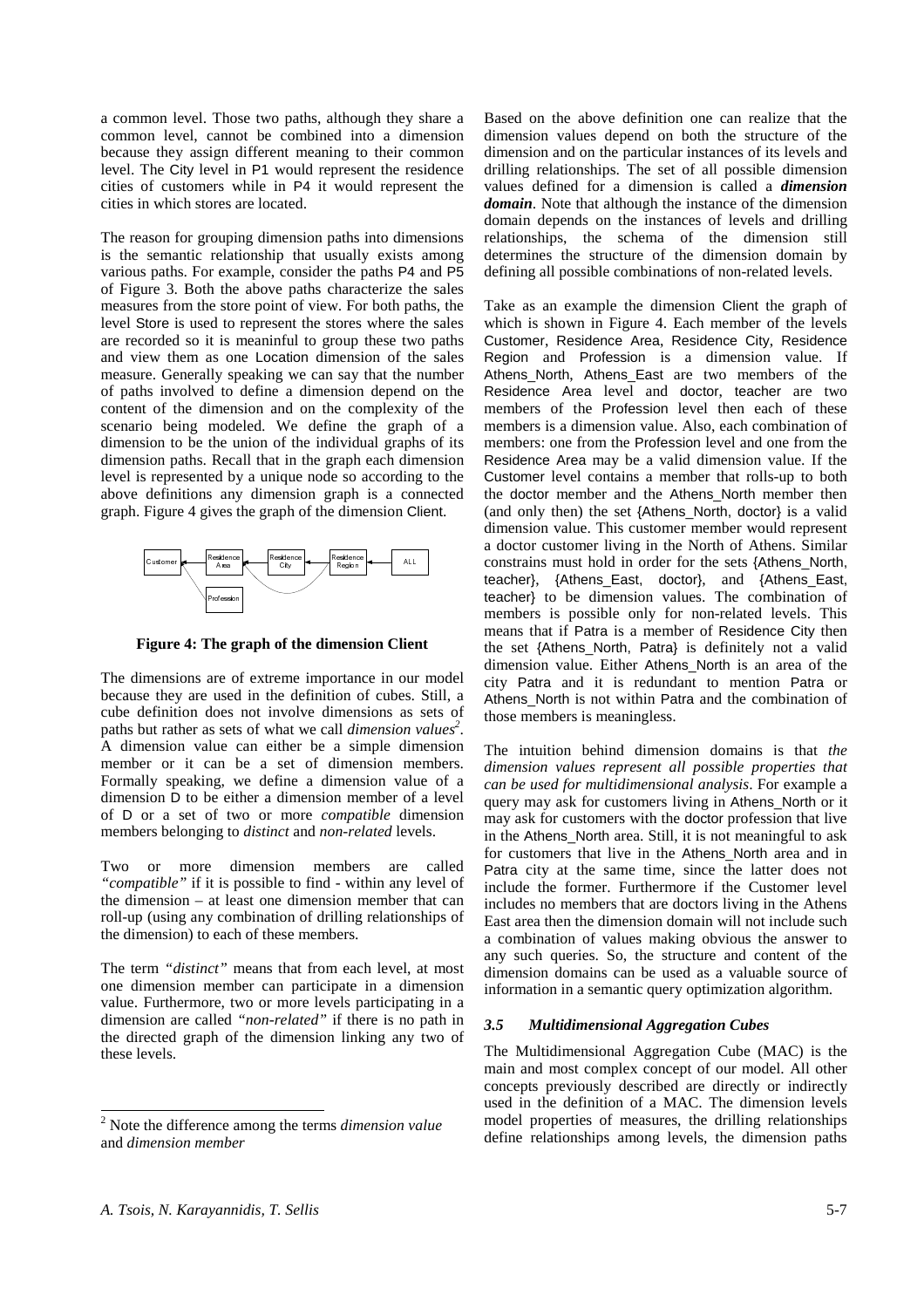group drilling relationships and the dimensions group paths. The MAC is the only concept that associates property values with actual measure values and stresses the complex hierarchical structure defined by dimensions.

Formally speaking, a multidimensional aggregation cube is an n-way relationship relating N dimension domains. This relationship has one or more attributes which represent the measures of the MAC. Each instance of this relationship is called a *cell* and defines a relationship among one dimension value from each of the involved domains. The cell is annotated with the values of the cube attributes – the measure values. The N dimension values that a cell relates are called the coordinates of the cell. Obviously, the measures of a cube are functionally dependant on its coordinates.

Assume the following example: The cube C1 is defined over the domains of the dimensions Location and Item (Figure 3) having only Sum of sales as its measure. C1 contain the cells defined in Table 1 where S represents the Sum of sales measure:

| Cell   | Coordinates     |                         |      |  |  |  |
|--------|-----------------|-------------------------|------|--|--|--|
| name   | Item            | Location                |      |  |  |  |
| cell A | $Product = P A$ | Cashier = Cashier 00701 | 10   |  |  |  |
| cell B | $Product = P B$ | Cashier = Cashier 00701 | 20   |  |  |  |
| cell C | Brand $=B$ 1    | Cashier= Cashier00701   | - 30 |  |  |  |

**Table 1: The cells of the example cube C1** 

The measure of cell\_A represents the sum of sales done at the Cashier00701 for the product P\_A. Likewise the measure of cell\_B represents the sum of sales done at the Cashier00701 for the product P\_B. Finally, cell\_C represents the sum of sales done at the Cashier00701 for all products of the brand B\_1. Assuming that P\_A and P\_B are the only products of the brand B\_1, the cell\_C then represents the aggregation of cell\_A and cell\_B. This means that the measure of cell\_C must be equal to the sum of measures of cell\_A and cell\_B.

The above example reveals the key property of the MAC model: *the instances of a cube (the cells of a cube) can represent measure values of different granularities even if there is a functional dependency among them*. In our example, cell\_A refers to sales measured per Product and Cashier while cell\_C refers to sales measured per Brand and Cashier. Those cells, although defined at different levels of granularity, can be part of the same cube. This is due to the definition of the dimension domain, which states that all members of **all** participating levels are valid dimension values.

We believe that the above property of our cubes is crucial for the compact and intuitive representation of multidimensional data. As explained in the section 2, the OLAP users usually handle data defined over various levels of granularity. Queries may impose selection conditions on various dimension levels and may require their result at a completely different granularity. Furthermore, even the granularity of source data may vary. For example, a store may change for a time period the way it records its sales. The store could record only the sum of sales per product for all its cashiers and not per product and cashier as it used to do before. Another example is when a cube contains predicted and actual sales. The predicted values may not be computable at the lowest detail level but only at some higher levels. A final example is when for security reasons the detailed data may not be available for stores of a particular area.

If we had only single-granularity cubes than each time we needed a new combination of levels we would have to add a new cube to the schema. The schema would get complicated and so would the queries. The schema would not only have to include the dimensions and the cubes but also the functional dependencies among the existing cubes. The queries would have to be aware of the available cubes as well as their functional dependencies. They would have to select which ones to use and probably join some of them before defining one or more grouping operations on parts of those cubes.

Our approach allows a single cube to include data of all meaningful granularities. By doing so we simplify the schema making it usable by the users. Also, this approach allows queries to be expressed in a very elegant and straightforward way avoiding any declaration of joins.

Consider the following example: Let C2 be a cube defined over the domain of the dimensions Time, Location, Item, and Client. The structure of those dimensions is illustrated in Figure 1 with the addition of the special level ALL as described earlier. Assume SumOfS is the unique measure of C2 and it represents the sum of sales. Using this schema the query Q4, described in section 2, can be expressed in a very simple manner. We use a QBE notation style and define the query Q4 in Table 2. The **P.** notation defines which coordinates and measures to be returned in the result set.

| Time           | Location                                  | Item       | Client | <b>SumOfS</b>         |
|----------------|-------------------------------------------|------------|--------|-----------------------|
| <b>P.Month</b> | <b>P.</b> Store Area. x   <b>P.</b> Brand |            | ALL    | Р.                    |
| Year, 2000     | Store Area. x                             | <b>ALL</b> | ALL    | $>$ s <sup>*1.1</sup> |
| Year.1999      | Store Area. x                             | ALL        | AII    |                       |

#### **Table 2: The query Q4**

An additional advantage of our approach is that the most typical OLAP operations: drill-down, roll-up, slice and dice are translated to simple selection queries on the cube. For example, a drill-down on the results of Q4 to the Product level can be expressed by simply replacing Brand with Product at the Item coordinate of Table 2.

Nevertheless, there is an important argument against this modeling approach. The cube can represent cells with measures that are functionally dependent but it cannot guaranty their consistency. The measure of cell\_C could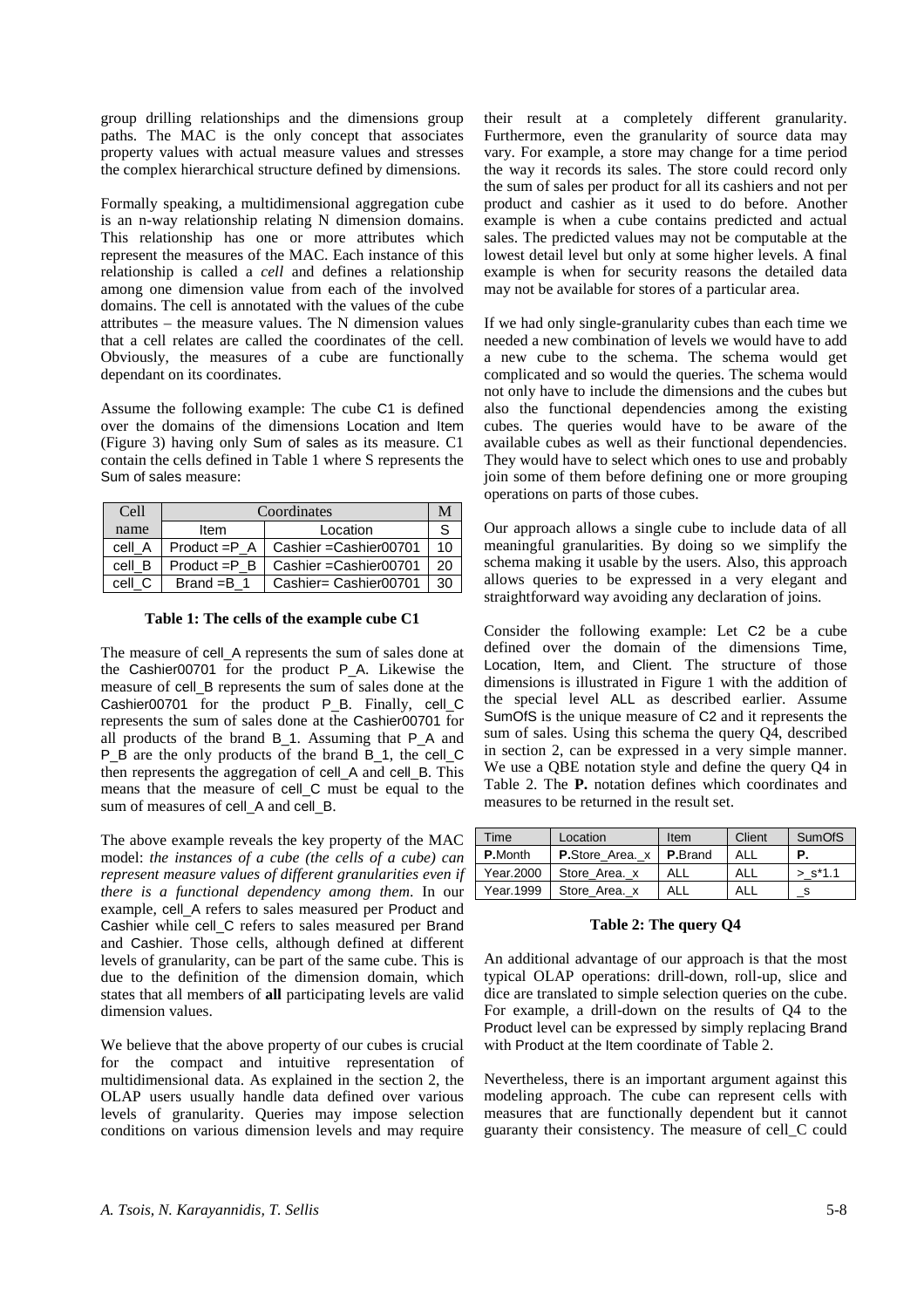have been 50 in Table 1 without violating in any way the definition of the cube C1. Still, from a semantically point of view this value would be inconsistent with the values of cell\_A and cell\_B. This inability to guaranty consistency comes from total absence of the involved aggregation functions. Each measure of a cube is semantically related to some aggregation. In the above examples the measure Sum of sales is obviously related to the SUM aggregation function. Still, the cube definition does not include this relationship making impossible any consistency checking.

We have intentionally chosen not to include the aggregation functions in the MAC model for a number of reasons. We decided not to define operations, not to include aggregation functions and not to cover any other functional aspects of data in the current model because those aspects are orthogonal to the defined concepts. The model can be extended to include aggregation functions, consistency-checking algorithms and operations without changing any of the existing MAC concepts. Furthermore, a separate functional model can cover those needs. It seams that a separate functional model is more suitable because each application domain requires its own specific aggregation functions, operations and consistency semantics.

For example in some applications it might be acceptable to view and analyze data that includes inconsistent parts (maybe due to missing, incomplete or wrong information). A separate functional model can be tailored to cope with operations on such data. By forcing consistency at the data modeling level we would make our model inappropriate for those applications.

# **4 Related Work**

Modeling multidimensional data is not an OLAP specific issue. In the database community, several research areas like statistical databases, scientific databases, geographical databases and temporal databases deal with multidimensional data. Still, each of these areas has particular modeling needs and has developed specialized multidimensional data models. The area closest to data warehouses and OLAP is the statistical database area [Shos97] where several multidimensional models have been proposed [OOM85], [RR91]. In fact those models where proposed long before the appearance of the term "OLAP" [Codd93].

In the data warehouse and OLAP area the first multidimensional data models where developed by product vendors as the research in the OLAP domain has followed the evolution of industrial products. Vendors as still using and developing their own data models. Also, various standardization bodies have defined their own models [Meta97] [Olap97] [TPC99]. Due to space limitations we are not going to discuss any of the previously referenced models but refer the reader to [VaSe99] for an overview and comparison of those models.

During the last few years a plethora of multidimensional data models for data warehouses and OLAP have been proposed. A comparison of some of them can be found in [VaSe99] and [SBH99]. We are currently aware of 12 models that have been published in research papers. Most of them are logical data models and only few ([TBC99] [S++98]) can be considered as purely conceptual. Each of those models has taken a somehow different modeling approach ranging from a simple global table to sophisticated object classes.

In order to demonstrate that our model is not 'yet another' multidimensional model we evaluated all 12 published models against the requirements described in section 2. This may not be *fair* for the purely logical models since the requirements represent conceptual modeling needs. Still, the evaluation is done only to demonstrate that none of the models published so far has the expressive power of MAC. In fact the evaluation shows that one requirement is not satisfied by any of the models and even for the remaining requirements there is no model satisfying all of them. Since our model can satisfy all the requirements of the evaluation we argue that our proposal is an improvement to the existing status.

The requirements of our evaluation are presented in the following list. Each requirement states what the model should be capable of representing within a schema.

- 1. Levels within dimension (even in the form of simple attributes).
- 2. Grouping/classification relationships among levels.
- 3. Many-to-many type of grouping/classification relationships.
- 4. N-way grouping/classification relationships that relate n dimension levels.
- 5. Grouping/classification relationships that do not require total participation of the involved levels.
- 6. Analysis paths.
- 7. Multiple measures as part of one concept.
- 8. Measures defined at any granularity level for each involved dimension.
- 9. Measure values defined over various granularity levels as part of one concept.
- 10. Measure values characterized, for some of its dimensions, by more than one dimension level members.

Note that the aggregation level of a measure value is the lowest dimension level that can be used to characterize this value. Also, an analysis path is a lattice of grouping/classification relationships defined on a set of levels. This lattice prevents the user from performing a meaningless (according to the schema designer) drilldown or roll-up operation to an arbitrary -outside the lattice- level of the dimension.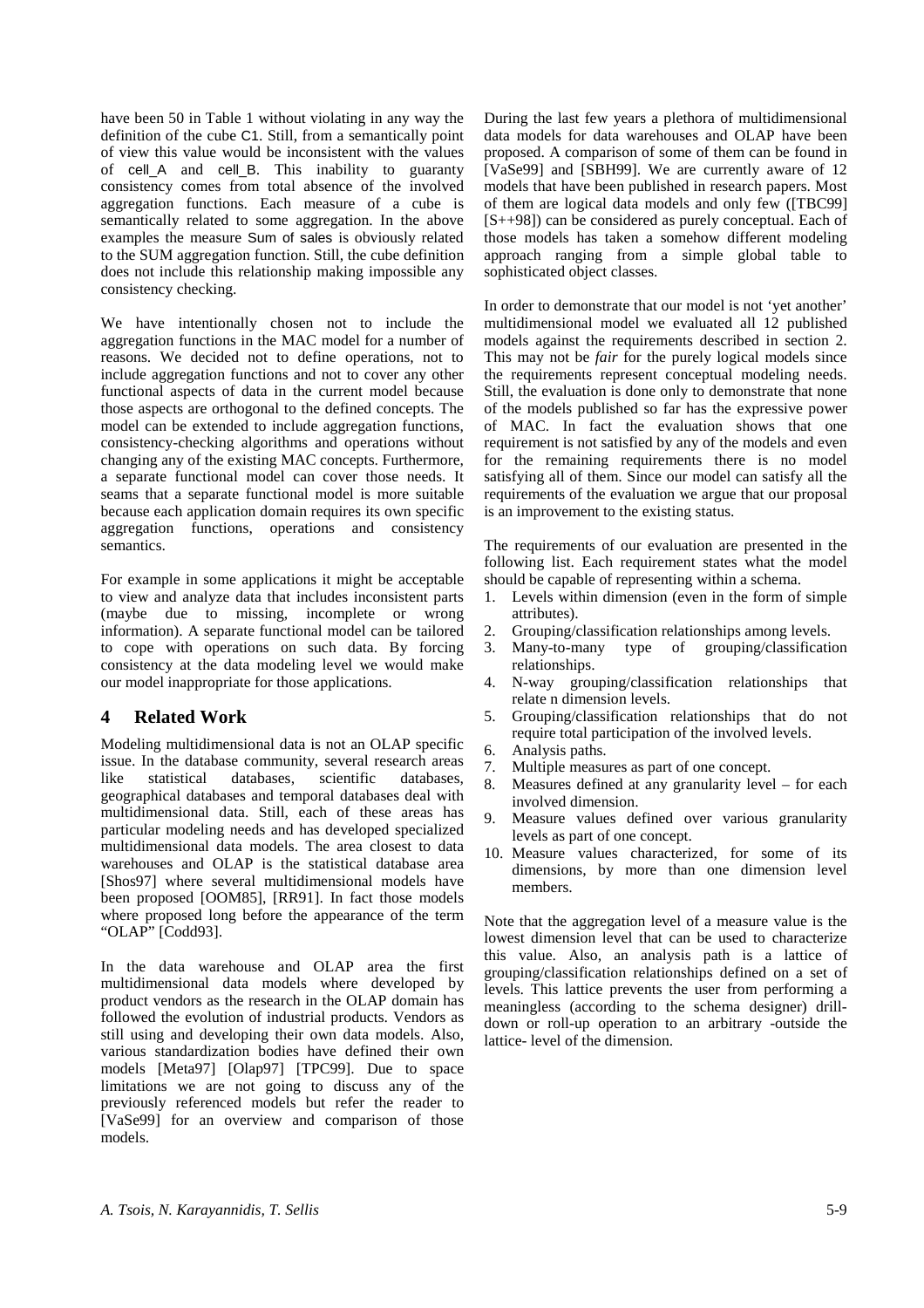|              |   | $\mathbf 2$ | 3 | 4 | 5            | 6 | 7            | 8            | 9                    | 10 |
|--------------|---|-------------|---|---|--------------|---|--------------|--------------|----------------------|----|
| [ $AGS97$ ]  |   |             |   |   |              |   |              |              |                      |    |
| [ $CaTo98$ ] | √ |             |   |   |              |   |              |              |                      |    |
| [ $DaTh97$ ] | ✓ |             |   |   |              |   | $\checkmark$ | $\checkmark$ |                      |    |
| [ $GoRi98$ ] | ✓ | ✓           |   |   |              |   |              |              |                      |    |
| [GyLa97]     |   |             |   |   |              |   |              |              | $\ddot{\phantom{0}}$ |    |
| [Lehn $98$ ] | ✓ |             |   |   |              |   |              | √            |                      |    |
| [LiWa96]     | ✓ |             |   |   |              |   |              |              | v                    |    |
| [ $PeJe99$ ] |   | ✓           | √ |   |              |   |              |              |                      |    |
| $[S++98]$    | √ | √           | √ |   | $\checkmark$ |   |              |              |                      |    |
| [TBC99]      |   |             |   |   |              |   |              |              |                      |    |
| [Truj99]     |   |             |   |   |              |   |              |              |                      |    |
| [ $Vass98$ ] | v | √           |   |   |              |   |              | ✓            |                      |    |
| <b>MAC</b>   |   |             |   |   |              |   |              |              |                      |    |

**Table 3: Evaluation of multidimensional models** 

The result of our evaluation is shown in Table 3. Note that some of the models ([GyLa97], [Truj99], [AGS97]) represent relationships among levels using user-defined functions, which are then used in operations. Also, other models ([LiWa96], [Lehn98], [DaTh97]) leave the relationships to be defined by the particular data instances and provide no schema definition for them. In both cases we considered that the requirements 2,3,4,5 involving grouping/classification relationships as part of the schema are not met.

The requirement not met by any of the models is the concept of an analysis path. We believe that this information is an important structural part of the dimension design and it should be represented at the conceptual level.

Although our model seams to be able to model a broader range of OLAP scenario than other proposed models, there are a few requirements mentioned in several papers ([Codd93], [PeJe99], [TBC99] [GyLa97]), which are not satisfied by MAC. In our opinion, the most important of such requirements is the support for correct aggregation of data. As described in [LeSh97] the measures cannot always be consistently aggregated by an arbitrary aggregation function. In order to provide support for correct aggregations the model must include additional information regarding measures and grouping/classification relationships. Our model does not include such additional information since we believe that this kind of information, as well as information about aggregation functions and derived measures, can be described by an independent functional model which will supplement MAC.

A second important requirement stated by various papers ([GyLa97], [PeJe99], [AGS97]) is the need for *symmetric treatment* of dimensions and measures. It is important to note that what the authors finally mean by *symmetric treatment* is the ability to transform a measure into a dimension and the other way around. All models claiming to support this requirement ([GyLa97], [PeJe99],

[AGS97]) do so by providing the appropriate transformation operations. So, this requirement does not mean that dimensions and measures are represented in the same manner by the model. We believe that our model can easily support this requirement through the definition of the proper transformation operations (initially called Push and Pull by [AGS97]).

# **5 Conclusions**

In this paper we addressed the problem of conceptual modeling of data used in multidimensional analysis. We presented a set of modeling requirements through the use of examples and with those requirements in mind we defined a new conceptual data model, named MAC. The proposed model uses concepts familiar to OLAP users, like dimensions, levels, paths, measures and cubes. Those concepts are properly defined in order to allow modeling of complicated real-world scenarios. Our evaluation and comparison to previously published models showed that MAC offers a unique combination of modeling skills. Our model is the first user-centric conceptual model to define cubes as multi-granularity relationships making both schemas and queries much more simple and intuitive. The model defines dimension levels, drilling relationships, dimension paths and dimensions as first-class and standalone concepts, making it possible to share those concepts among multiple cubes. Furthermore, the complexity of drilling relationships and the usage of analysis paths in the definition of dimensions are additional novelties of our model taking a step beyond the classical multiple hierarchies. Finally, note that the definition of dimension domains implicitly represents a straightforward method for semantic query optimization at both the schema and the instance level.

Future work includes the definition of MAC as an extension to the E/R model and the research of a suitable logical model on which concepts of our model can be mapped. We also plan to define a functional model that will include aggregation functions, derived measures, and operations and will define the summarizability [LeSh97] of measures as well as other consistency rules.

## **Acknowledgements**

This work has been partially funded by the European's Union Information Society Technologies Programme (IST) under project EDITH (IST-1999-20722).

# **References**

- [AGS97] R. Agrawal, A. Gupta, S. Sarawagi: *Modeling Multidimensional Databases*. Proc. of the ICDE 1997.
- [BCN92] C. Batini, S. Ceri, S. Navathe: *Conceptual Database Design*. Benjamin/Cummings, 1992.
- [CaTo98] L. Cabibbo, R. Torlone: *A Logical Approach to Multidimensional Databases.* Proc. of the EDBT 1998.